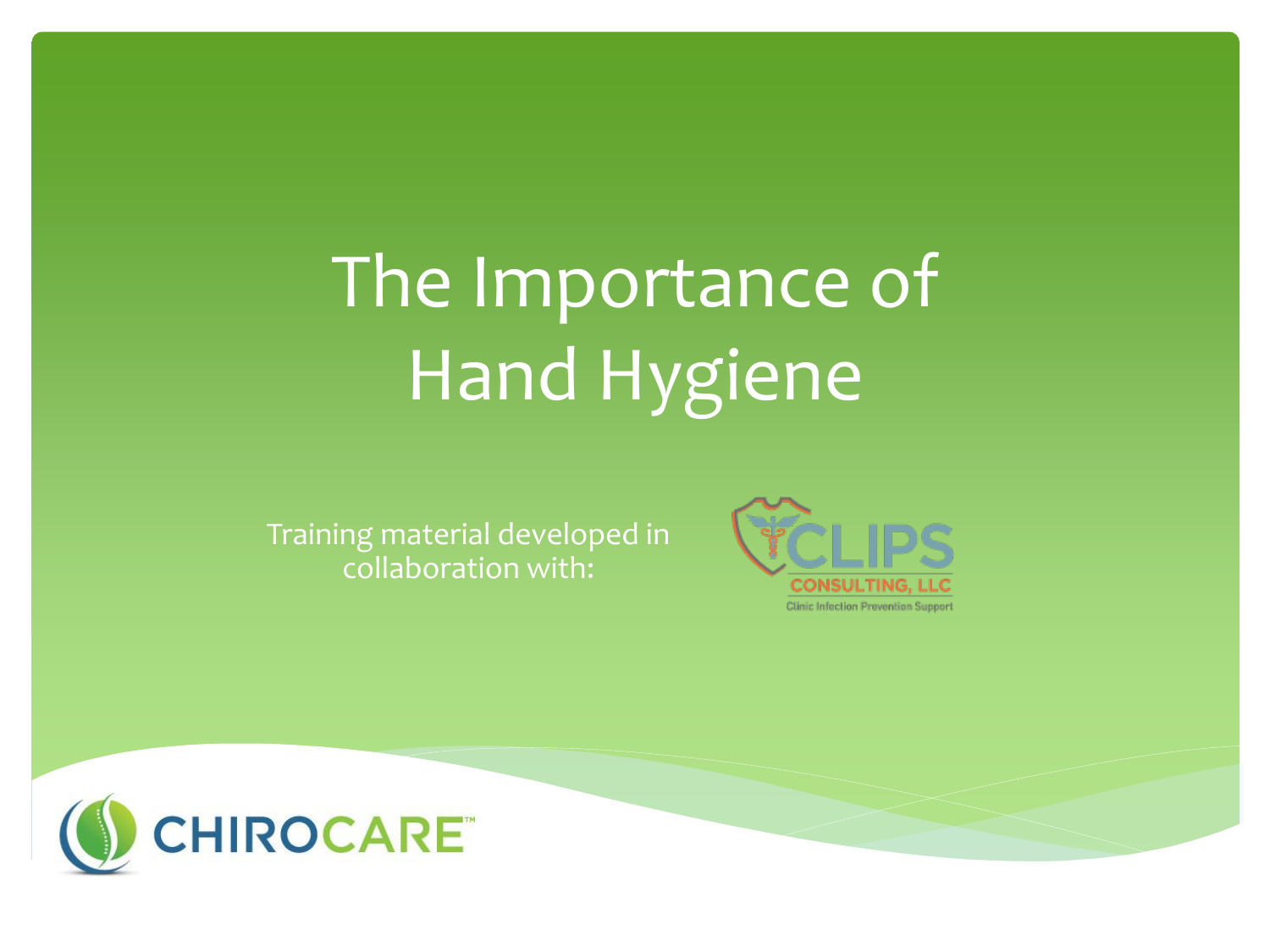### Objectives

- Identify infection risks for staff and patients
- Understand basic steps to hand hygiene using Centers for Disease Control (CDC) guidelines
- Learn effective and efficient methods to sanitize hands
- Learn how to engage your clinic in infection prevention initiatives

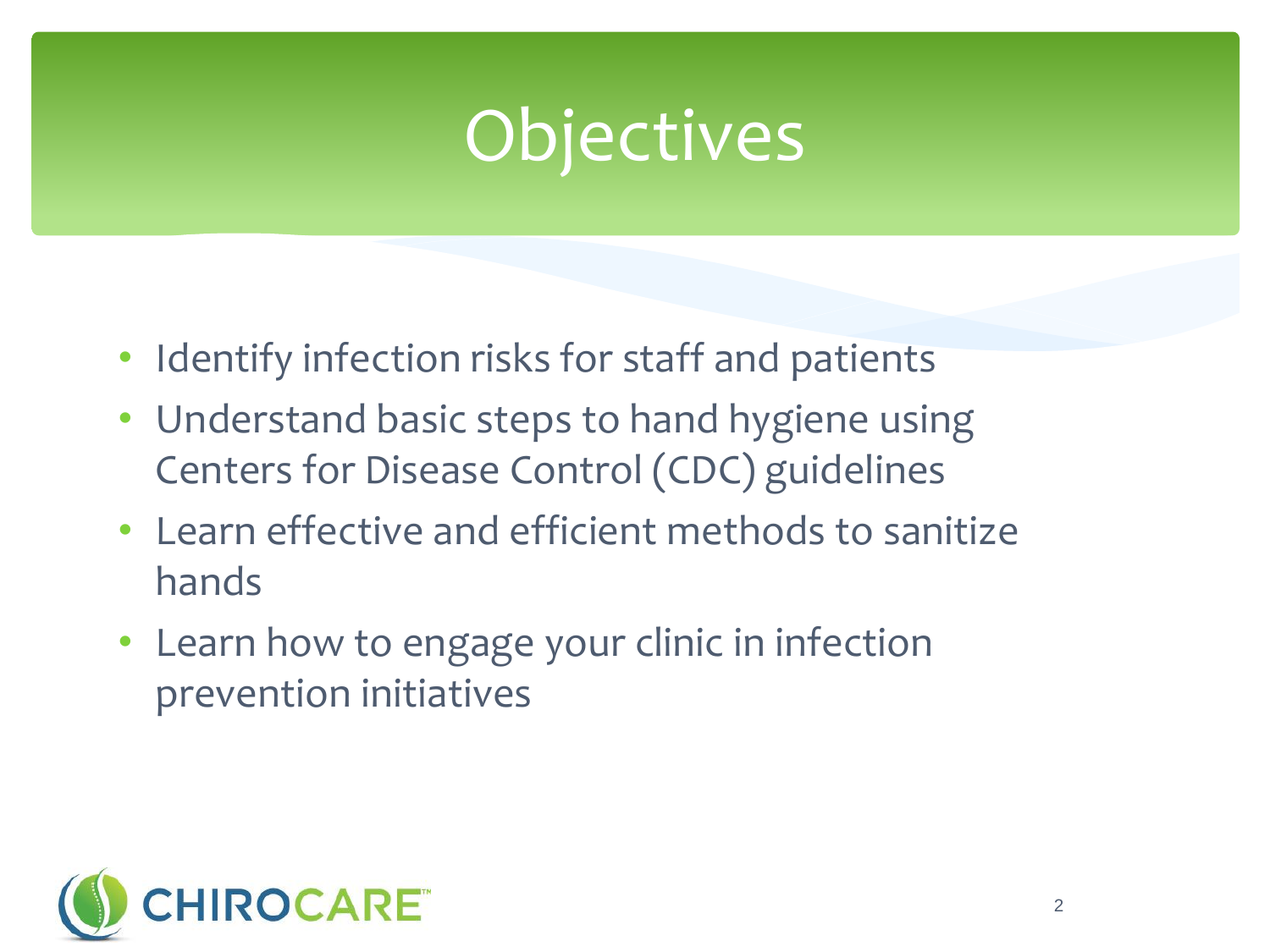### Pre-Test

#### **1. Why is protecting patient safety a concern?**

- A. Protecting patient safety
- B. It can increase patient satisfaction
- C. It demonstrates you care about your patients, staff, and yourself
- D. All of the above

#### **2. What are the benefits of hand sanitizer?**

- A. It is accessible
- B. Convenient to use
- C. 70% effective
- D. A. and B. are both correct

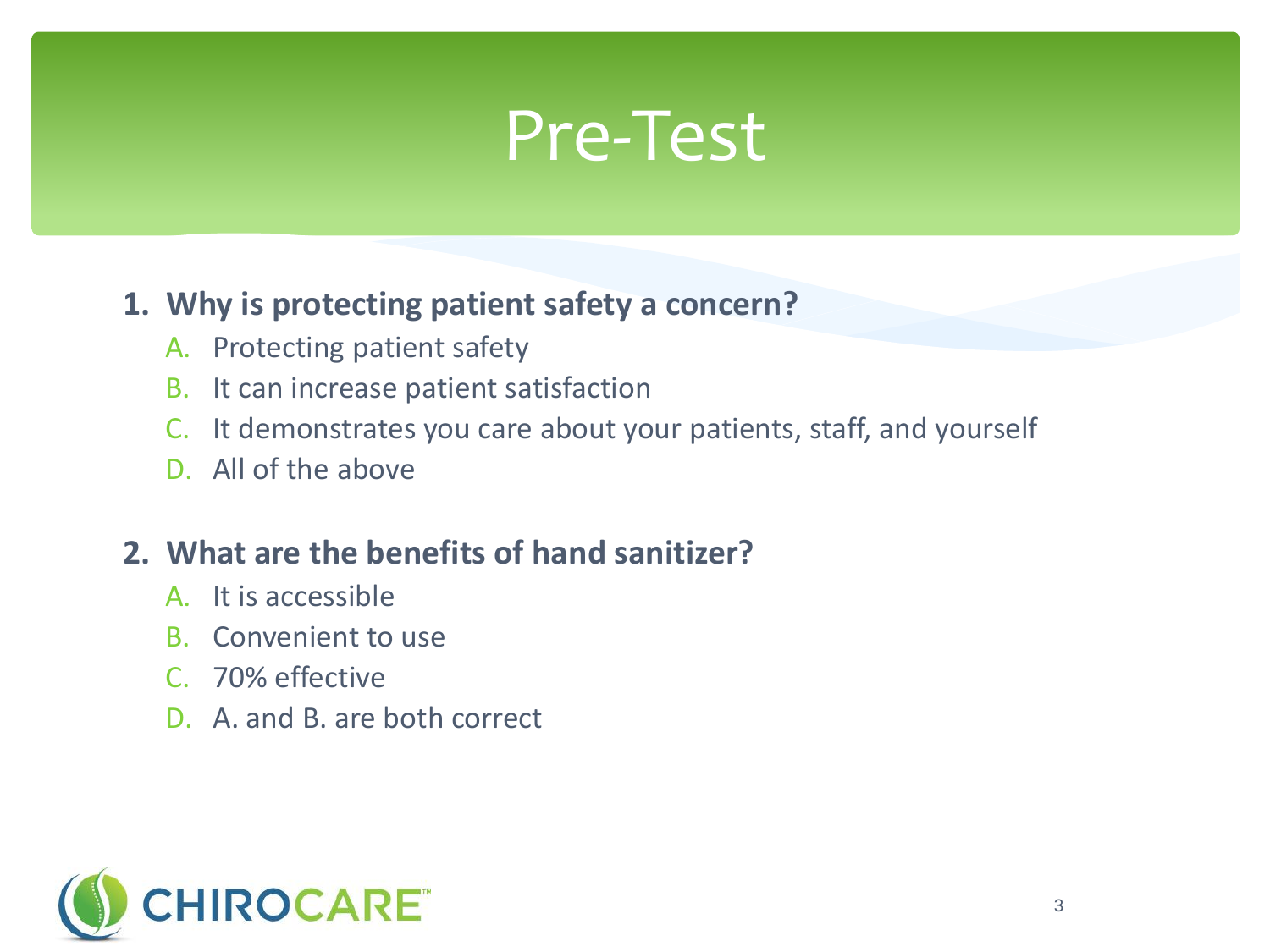### Pre-Test

#### **3. What are the CDC recommendations for use of hand sanitizers?**

- A. Use hand sanitizer with at least 60% alcohol content
- B. Wash before you have contact with a patient
- C. Wash before and after you have contact with a patient
- D. All of the above

#### **4. How can you change patient perception of safety?**

- A. Use sanitizer in front of patient
- B. Mention you are cleaning your hands
- C. Have sanitizers located throughout the clinic
- D. All of the above

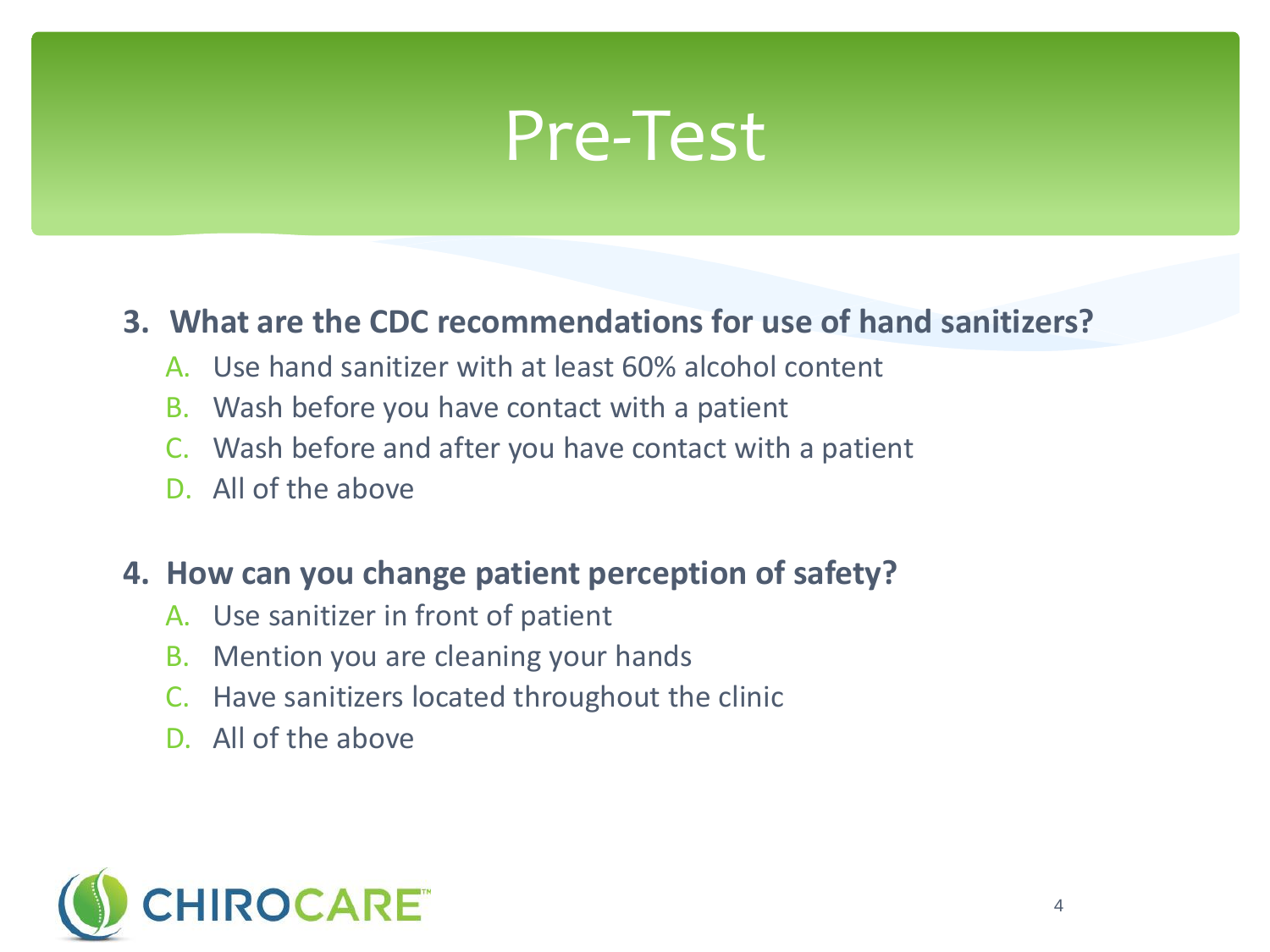### Infection Risks

- 66%\* of people admit to not washing their hands after using the bathroom
- We commonly shake hands with others and then touch our mouth or nose
- We often come into contact with people who are sick

\* Source Bradley Corporation

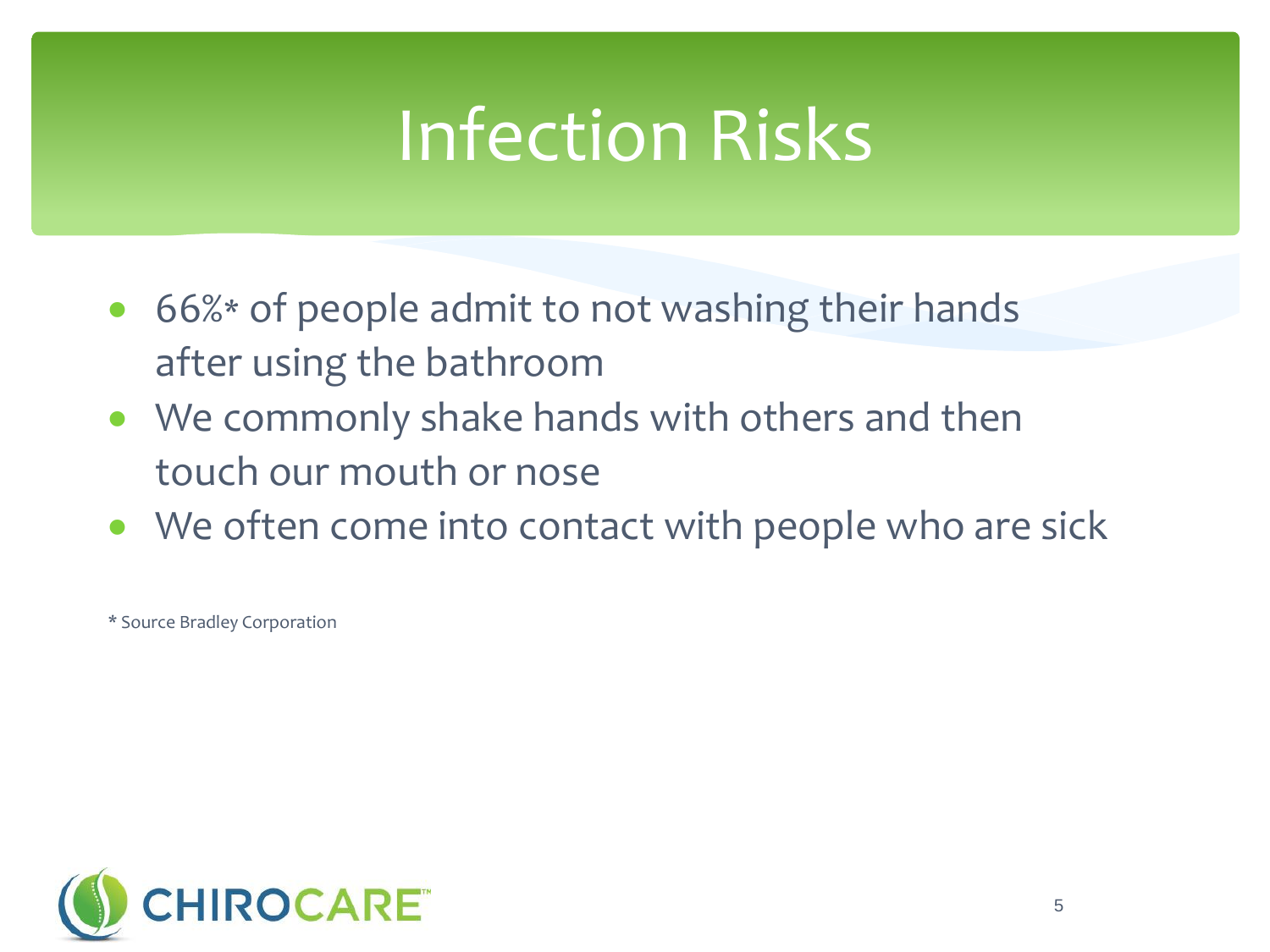# Primary Methods for Hand Hygiene

There are **3** primary methods for maintaining hand hygiene to protect yourself, your staff, and your patients:

- 1. Gloves
- 2. Soap and water
- 3. Waterless hand sanitizer

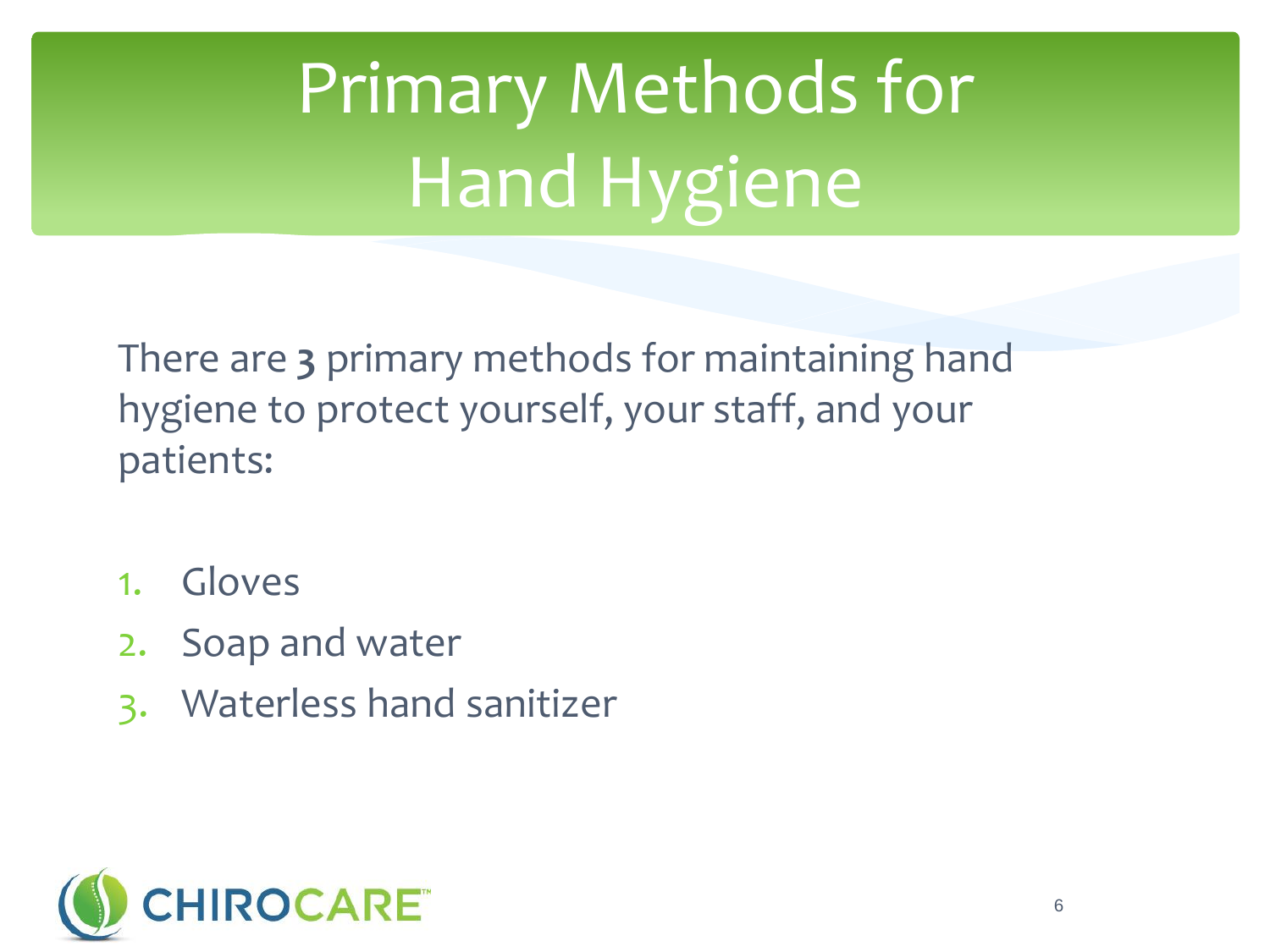# Pro's and Con's of Hand Hygiene methods

| <b>Gloves</b> |                                       |                          | <b>Regular hand washing (soap and water)</b>                  |  |  |
|---------------|---------------------------------------|--------------------------|---------------------------------------------------------------|--|--|
| Pro's         |                                       | Con's                    | Pro's<br>Con's                                                |  |  |
|               | Simple/effective                      | Expensive<br>$\bullet$   | Requires sink<br>Simple                                       |  |  |
|               | Fast to use                           | Added waste<br>$\bullet$ | <b>Highly effective</b><br>Takes additional time<br>$\bullet$ |  |  |
|               | Easy to see                           | Can be<br>$\bullet$      | Easy to see                                                   |  |  |
|               |                                       | uncomfortable            |                                                               |  |  |
|               | Waterless hand hygiene (>60% alcohol) |                          |                                                               |  |  |
|               | Pro's                                 |                          | Con's                                                         |  |  |
|               | Simple<br>$\bullet$                   |                          | Expensive<br>$\bullet$                                        |  |  |
|               | Fast to use<br>$\bullet$              |                          | Added waste<br>$\bullet$                                      |  |  |
|               | Effective<br>$\bullet$                |                          | Not effective when hands are visibly soiled                   |  |  |
|               | Accessible<br>$\bullet$               |                          |                                                               |  |  |

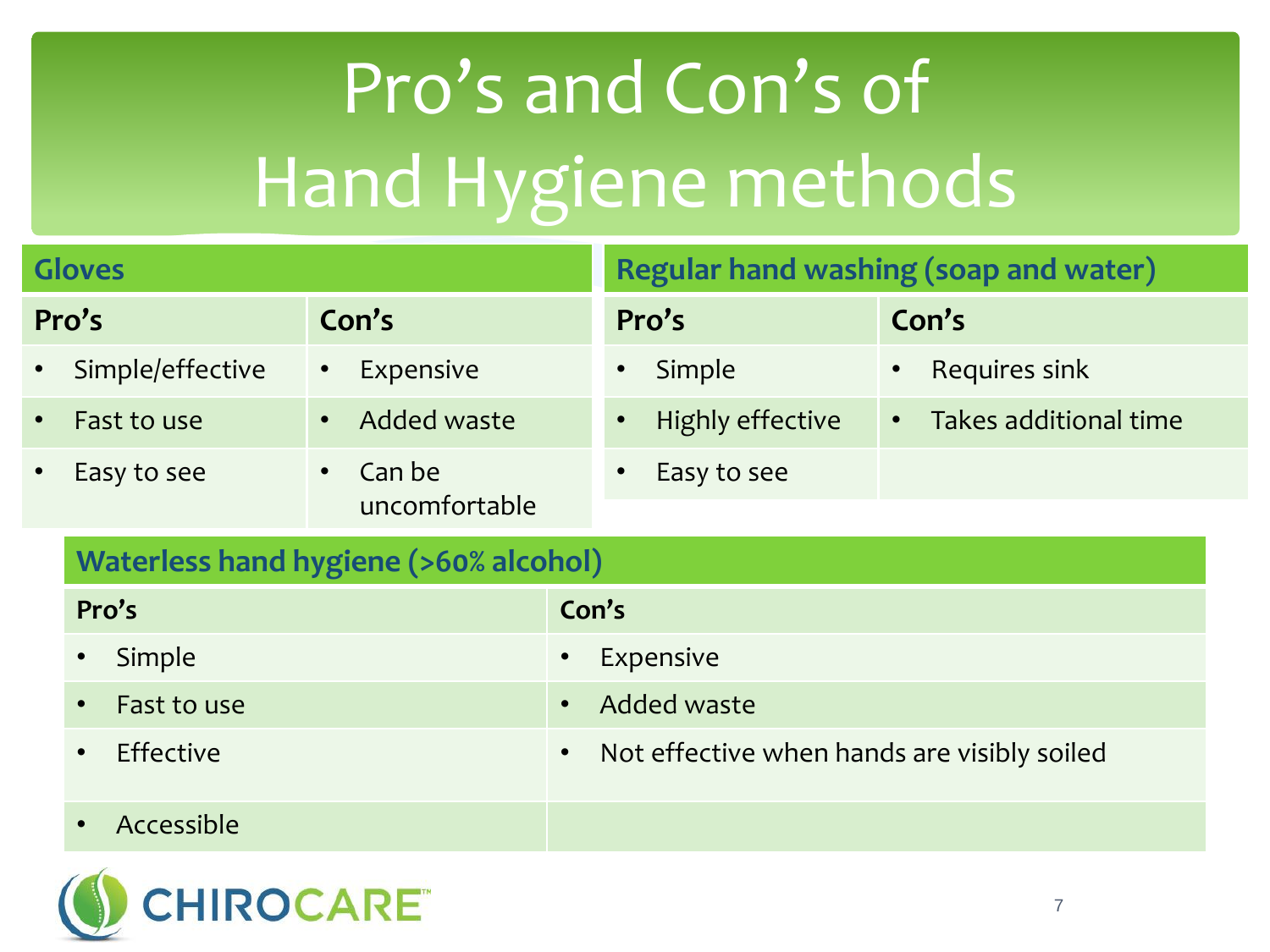## Waterless Hand Hygiene Agents Reduce Bacteria



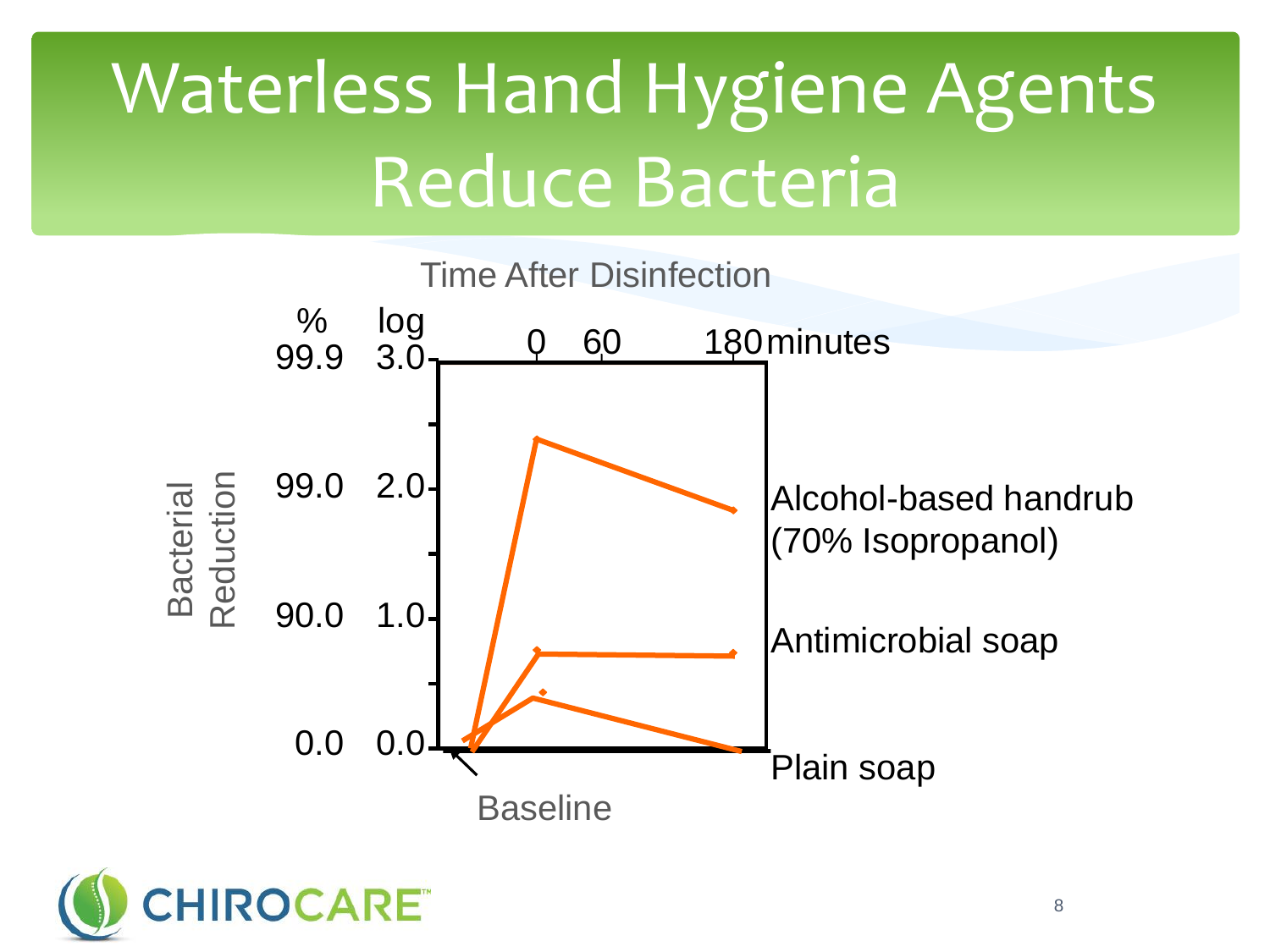## Policy Recommendations from the CDC

- Use soap and water if hands are visibly soiled and continue washing with soap and water through out the day
- Make waterless hand wash your choice if hands are not visibly soiled
- Use sanitizer before and after patient contact "Foam in Foam out"

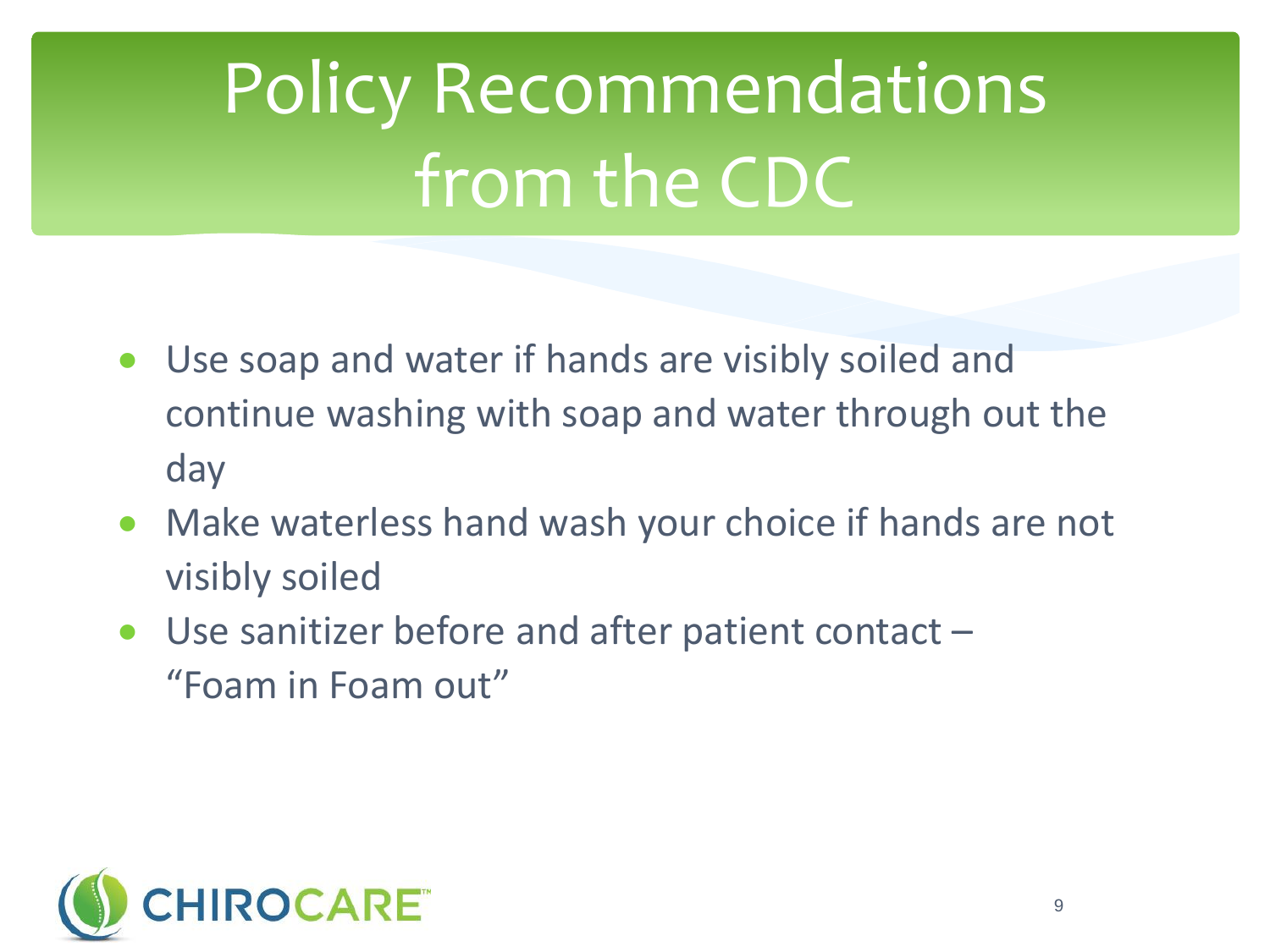## TIPS for using waterless hand sanitizers

- Watch expiration dates! that sale price may not be a bargain
- Do not refill containers since that can introduce contaminants to the product
- Sanitizers with skin softeners are just as effective and easier on the skin

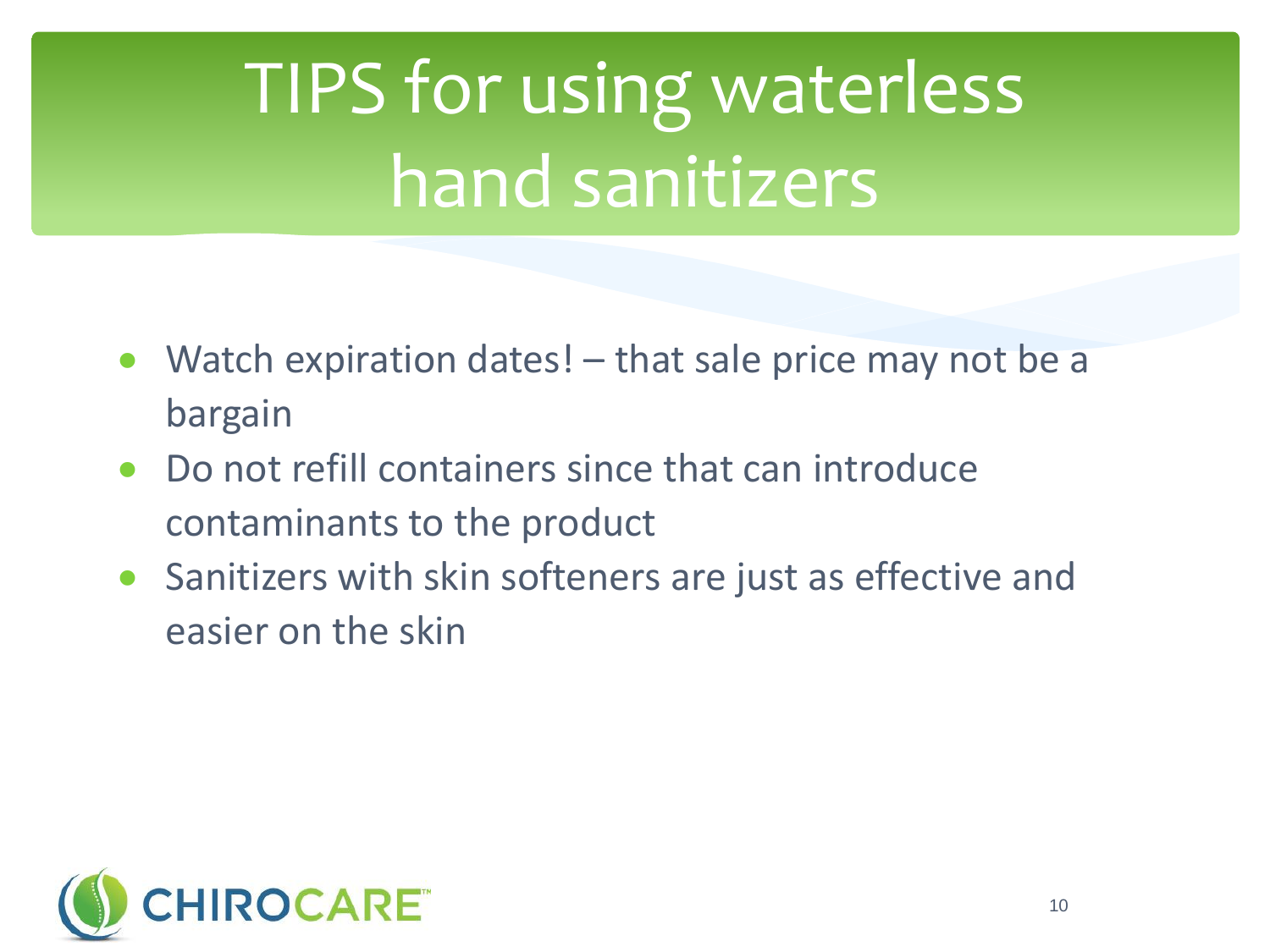## How to Engage your Clinic

- Place sanitizers in many areas reception area, treatment rooms, etc.
- Get in the habit of using sanitizers encourage regular use by providers and staff
- Understand these small steps increase patient satisfaction of your clinic

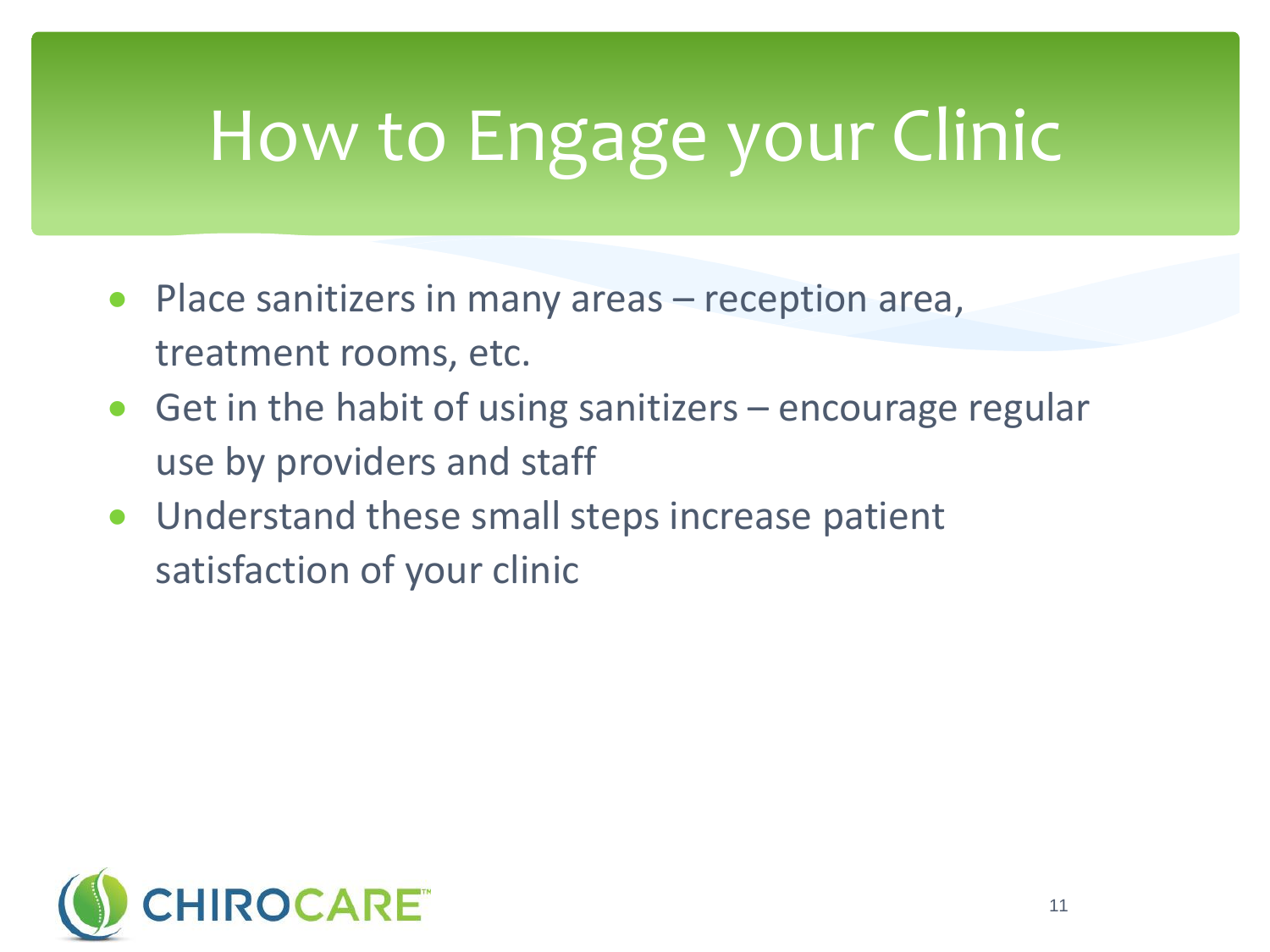## How to Engage your Clinic

- Recognize good practices "Good job!"
- We recommend hand hygiene training for all new hires and annual training for all employees
- Maintain regular dialogue of the importance of patient safety

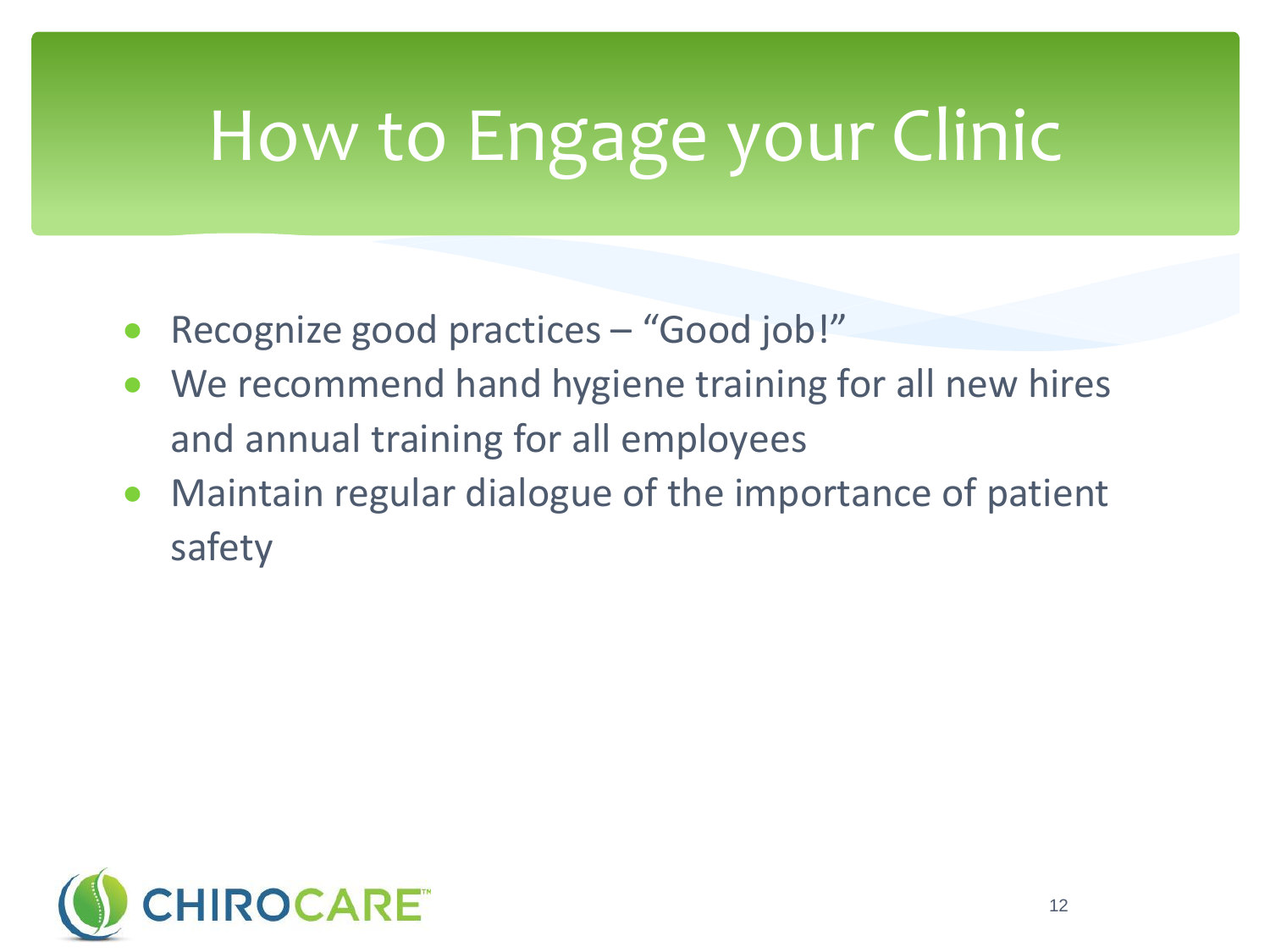### How to Engage Your Patients

Find ways to demonstrate to the patient that you are cleaning your hands regularly:

- 1. Use waterless hand wash in visible locations, out of the reach of children
- 2. Clean your hands in front of patient
- 3. State what you are doing so patient remembers: "For example: "Excuse me while I clean my hands before we begin."
- 4. If using a sink outside the treatment room, walk into the room with paper towel from washing hands and the patient will see you throw it away.

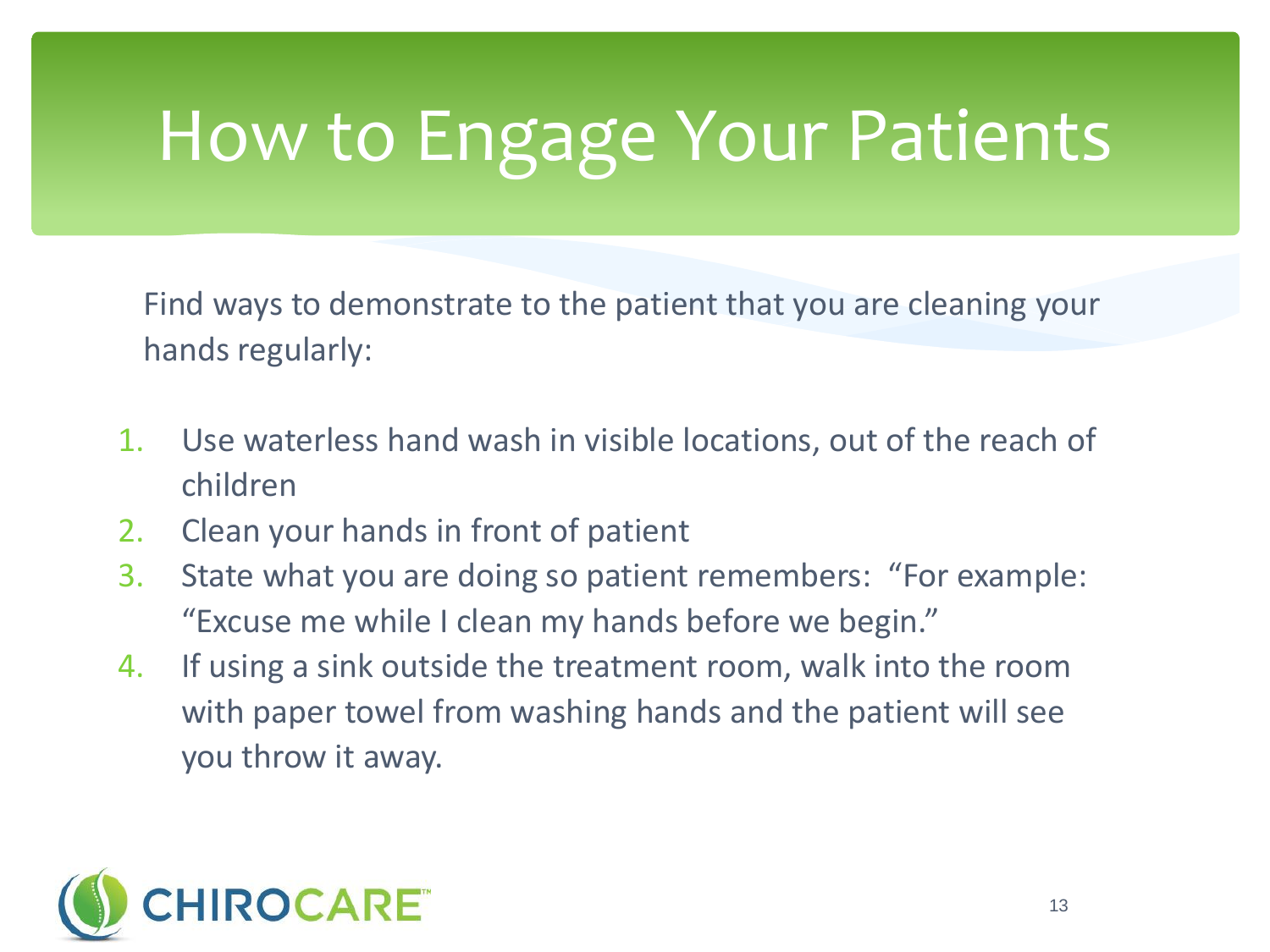### Post-test

#### **1. Why is protecting patient safety a concern?**

- A. Protecting patient safety
- B. It can increase patient satisfaction
- C. It demonstrates you care about your patients, staff, and yourself
- D. All of the above

#### **2. What are the benefits of hand sanitizer?**

- A. It is accessible
- B. Convenient to use
- C. 70% effective
- D. A. and B. are both correct

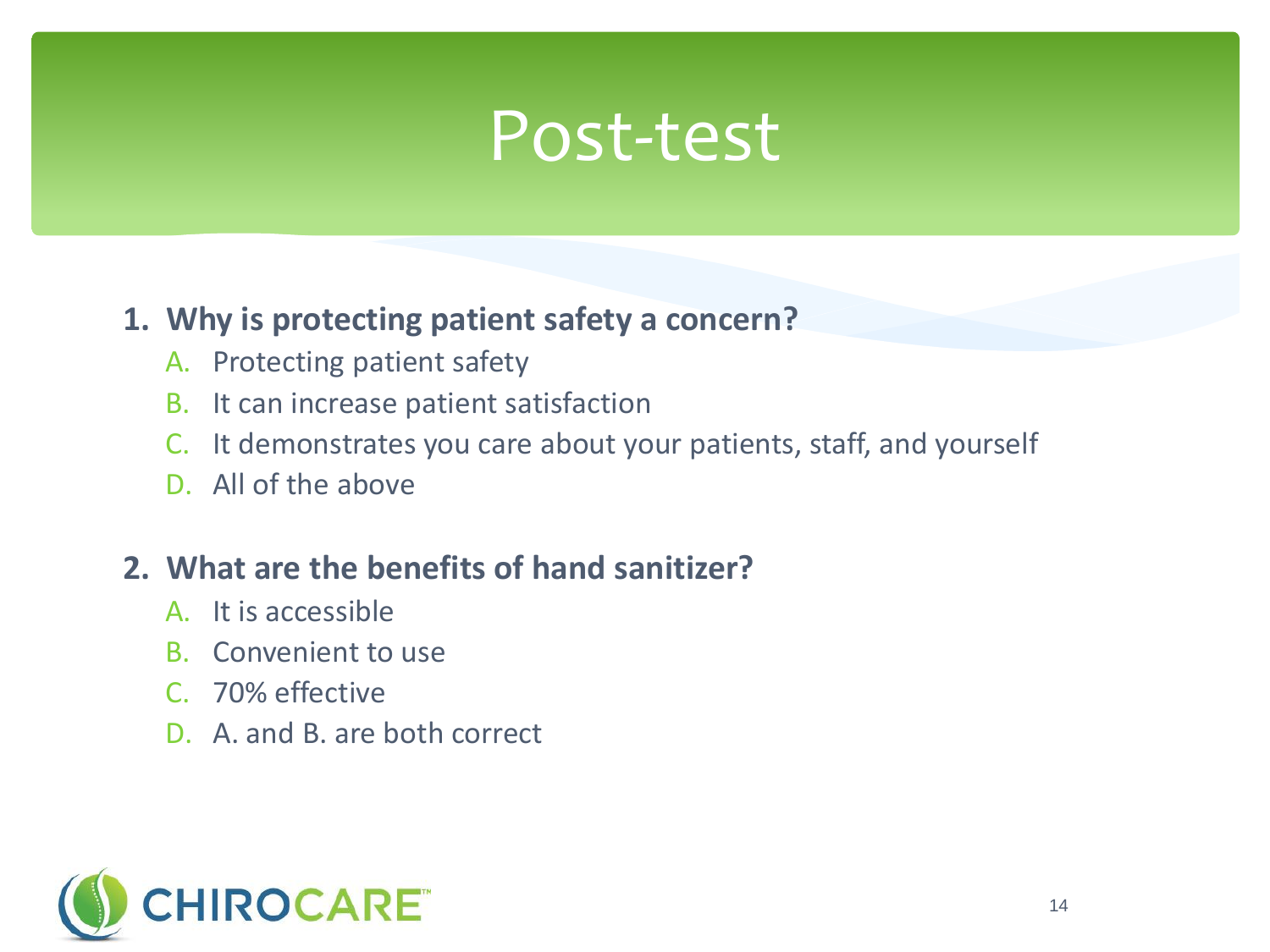### Post-test

#### **3. What are the CDC recommendations for use of hand sanitizers?**

- A. Use hand sanitizer with at least 60% alcohol content
- B. Wash before you have contact with a patient
- C. Wash before and after you have contact with a patient
- D. All of the above

#### **4. How can you change patient perception of safety?**

- A. Use sanitizer in front of patient
- B. Mention you are cleaning your hands
- C. Have sanitizers located throughout the clinic
- D. All of the above